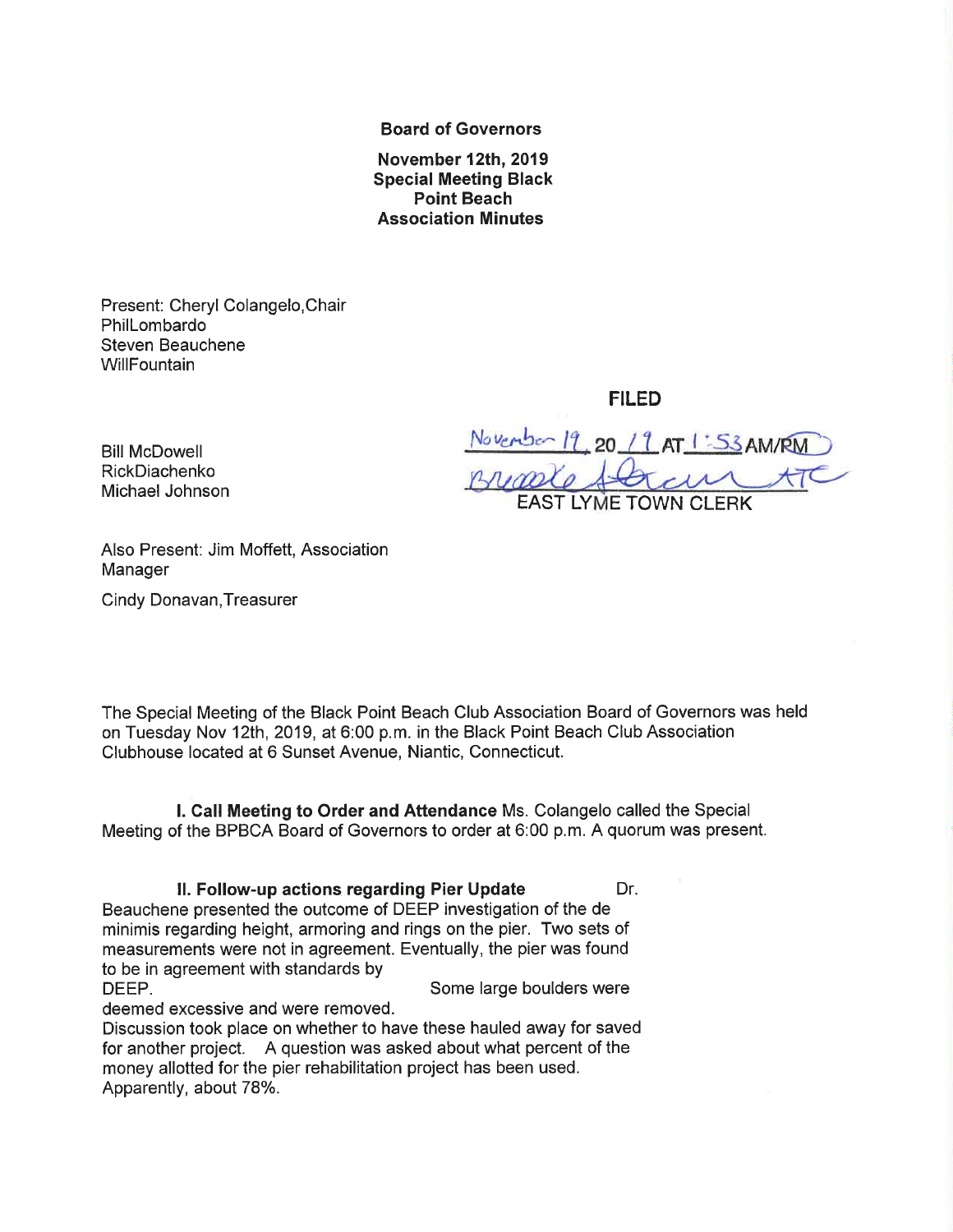The contractor has suggested 20 more ft to be added to the pier on the west end at no charge for concrete. A cost of \$2300 would be necessary for PVC curbing and on the top. Discussion brought out that this would be under the sand and neither a tripping danger, nor a deterrent to raking.

#### MOTION (1) Dr. Beauchene moved to spend \$2300 from the pier contingency fund for PVC curbing. Mr. Fountain seconded the motion. Motion carried, 7-0-0.

Discussion followed about future projects involving the three stone jetties.

MOTION (2) Dr. Beauchene moved to approve spending \$3800 from capital expenditure budget payable to GNGB for evaluation of the other three groins. Mr. Eiachenko'seconded the motion."Motion carried, 7-0-0.

#### lll. Rec Program

Mr. Diachenko was welcomed as board liaison to Rec Program

The Rec Program was discussed in terms of number of counselors needed, number of days offered,and the nature of the fair. There was general agreement to accept the recommendation given by last year's staff to hire 8 full time counselors (not 6) and to hold club 5 days a week. Discussion found general agreement that the fair should be a money making event and not a loss event. Concerns were raised about possible conflicts with bocce on Fridays in regard to child safety from additional cars and in regard to adults and children using the same bathroom. These concerns will be shared with the program Co-chairs, Nadia and Erica, and they will be asked to propose a budget to consider for a five day club week.

#### lV. Unfinished Business ltems

1. Club house floor

> Necessity of the project was discussed. Polishing the concrete floor would be an affordable option, but the result would be slippery, and possibly hazardous. Concerns most needing to be addressed involved maintaining a sanitary kitchen floor. Research will be done on improving the floor only in the kitchen will be done by Mr. Fountain, Mr Moffet and Mr. McDowell.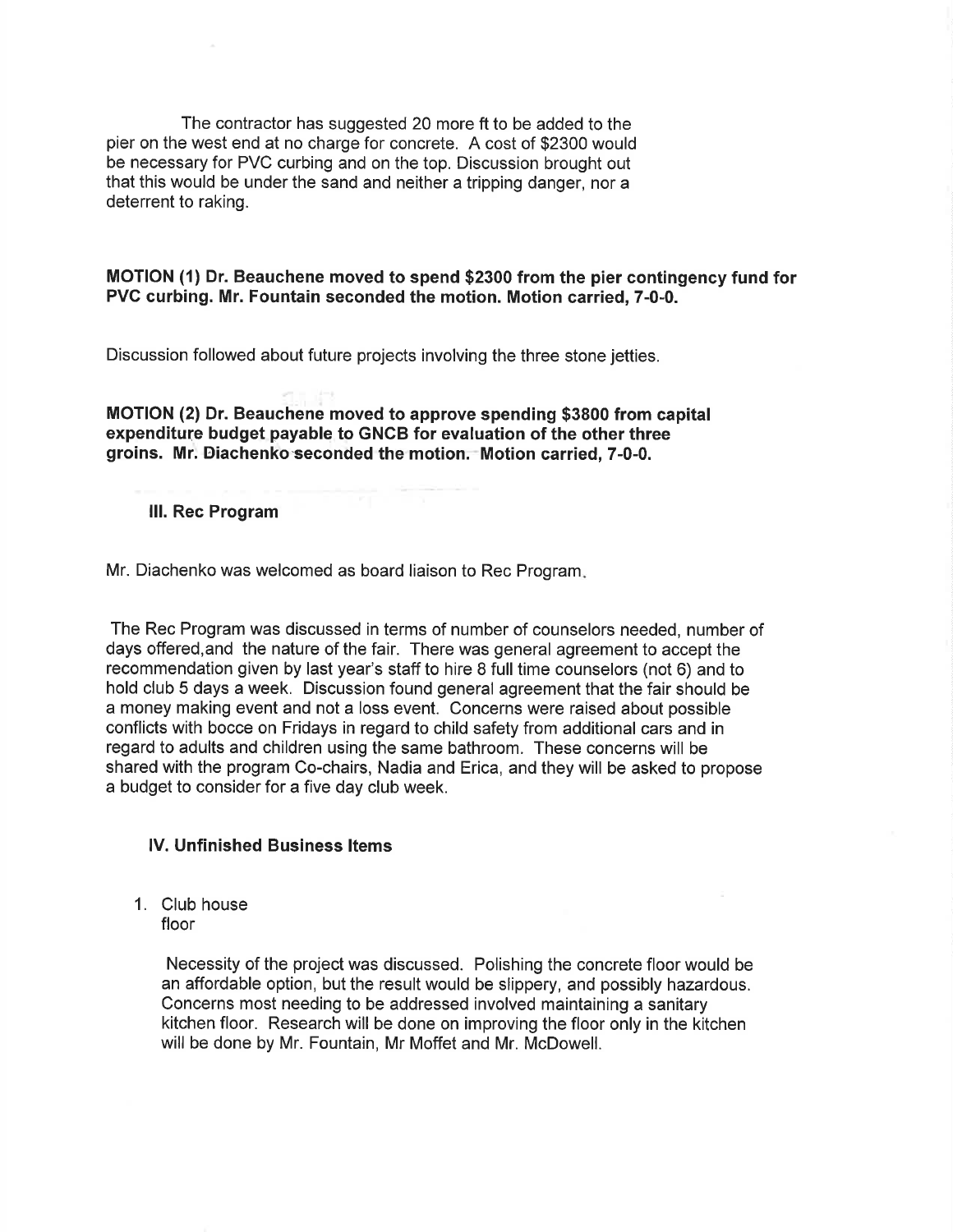2. Sea Spray Kayak

Rack

racks was discussed. Since there is no beach at Sea Spray the racks would be on the Right of Way. Agreement was that racks are needed and the price will be looked into. The need for

- 3. Bronze Plaque for the New Pier There was inadequate support for this.
- 4. Nehantic ROW
	- Railing

The ramp is above coastal jurisdiction. Discussion covered whether the rail should be on the right or the left. lt was noted that the ramp is not intended to be recognized as a handicap ramp. Mr. Moffett will investigate prices.

- 5. Nehantic ROW request to reimburse
- 6. Bob Lorenzo's request for reimbursement for gravel cleanup was referred to Mike to assess. Mike offered to meet with Bob to discuss this. No further action.

T.Personal use of the Right of Ways The ROW's are in the care and custody of the association, which will manage, maintain, make rules and enforce them.

#### Motion (3) Dr.Beauchene moved that Section 4 Rule #14 of 2216 be changed that no private use of these ROW's or BP Beaches which they access is permitted. Mr. McDowell seconded the motion. Motion carried 7-0-0

Playground Equipment: Gaga Pit **Discussion brought up** safety, similarity to dodgeball, location, price, and feasibility of getting it for next season.. lts popularity, safety, and value is shown in local schools getting them

# MOTION (a) Mr. Fountain moved to provide a gaga pit for the playground. Mr. Beauchene seconded the motion. Motion carried, 4-3-0.

Motion (5) Dr. Beauchene moved to proceed to Executive Session at 8:19PM. Mr. McDowellseconded the motion. Motion carried 7-0

Motion (6) Dr. Beauchene moved to exit executive session at 8:57PM. Mr. McDowell seconded. Motion carried 7-0.

Motion (7) to adjourn made by Dr. Beauchene, seconded by Mr. McDowell at 8:58PM. Motion carried, 7-0.

Meeting adjourned at 8:58PM.

Respectfully submitted, Peg Swickard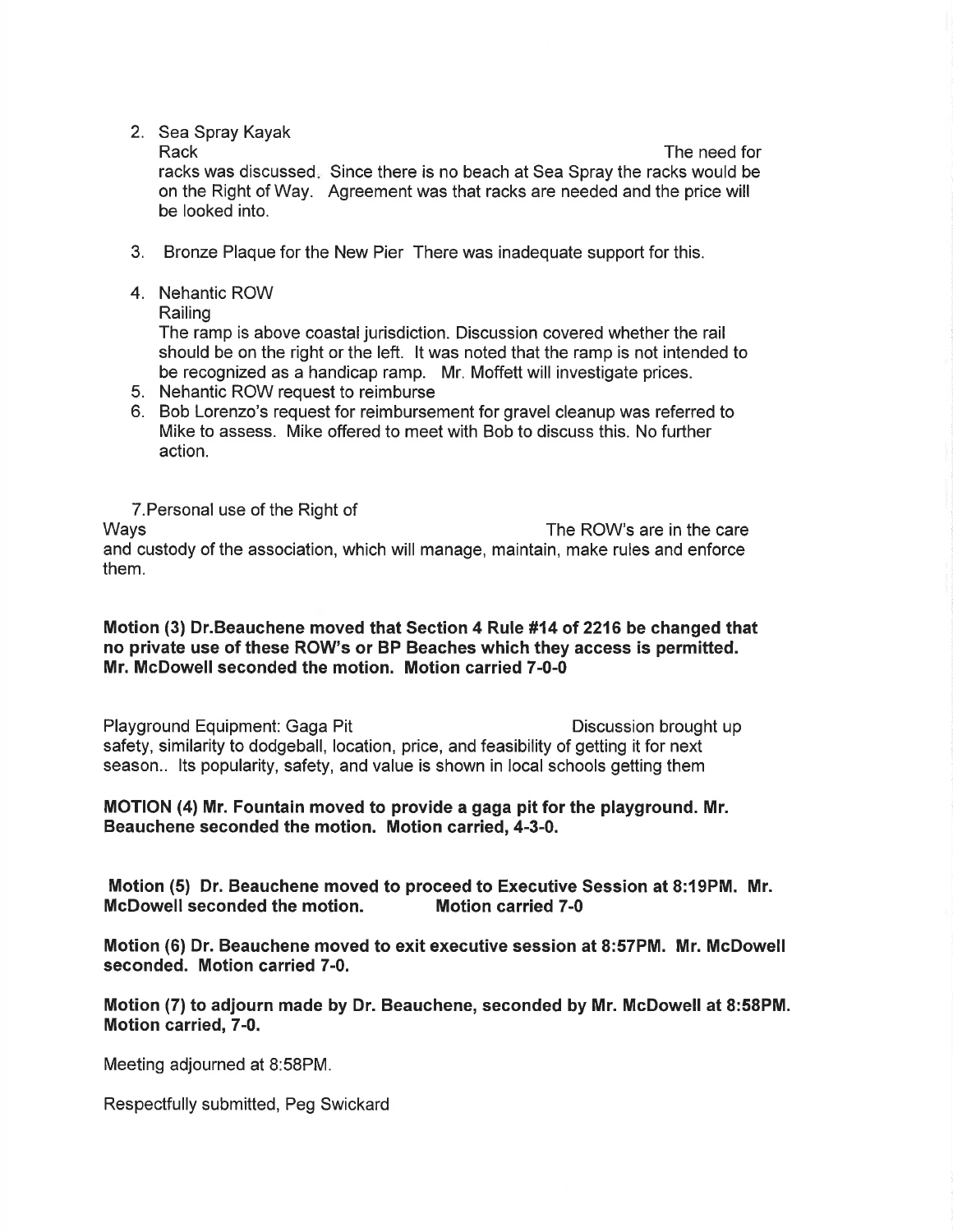# Association Manager's Report for October/November 2019

#### Completed

-Periodically meeting with Cheryl regarding Management activities.

-Weekly (tuesdays) lawn mowing of Association property through September.

-Participated in BOG meeting and closed at the conclusion of the meeting.

-Checked on one (1) Clubhouse rental over the Oct/Nov. Returned deposit check after rental reinspection.

-Took debris to dump as necessary - removed canoe and dinghy from boat launch -Placed caution tape and cones at Cahill Way stairs as is closed to construction.

-Checked Clubhouse grounds every afternoon.

-Unlocked clay courts in morning, closed at 7pm every day thru Oct 31st.

-Set up ladies for 1pm mahjong game for Thursdays.

-Jordan Brooke Sprayed for ticks Nov 6th. Put out sign.

-Met with Mike Nebelung- discussed brush-hogging the top of Billow and consolidating beach tackle. COMPLETED.

-Powerwashed garbage cans for storage. Thanks Mike Johnson, for letting me use your powerwasher. I will need to bring in our PWer for service, can't get it started. -Monitored the Winterization of clay tennis courts. Put away nets, lines, nails, brooms. Left one hardcourt tennis open for a few more weeks. I will break it down. -Due to weather event, and downing of trees at Clubhouse onto playground. Worked with Cheryl, Mike, Will and Insurance Company and gathered three (3) proposals for us to consider. Chuck Casey can remove & haul away the downed tree on the climbing wall  $= $650$ . He will remove the apparatus and dispose of concrete for additional \$250. The other two also bid to remove the remaining damaged 36" diameter Maple tree adjacent to Cianci's and remove the hanging 14" Maple on the east side of the playground, along with the downed tree on the climbing wall. \$2,800 for "The Care of Trees" and \$5,000 from Tomorrows Trees, Settled on Mike Nebulung to remove/haul away the tree on the climbing wall for \$400.(He also removed the 14" Maple on the east side.

-Mike Nebelung pushed up sand at Sea Breeze and South Beaches for winter. -Called Niantic Plumbing and asked to close Clubhouse on Wed., November 13th (After our meeting).

-Received Spring 2020 clay court opening proposal from Putnam Tennis.

-"Kayak" sign at OBP Road came off of post - retrieved it and will have to repost with assistance from Facilities Committee (Will & Mike).

-Removed abandoned dinghy from boat launch up to top of Billow.

-Installed Bench at Brightwater.

-Put away kayak racks.

-Put out garbage barrels on Sunday, bring in on Mondays.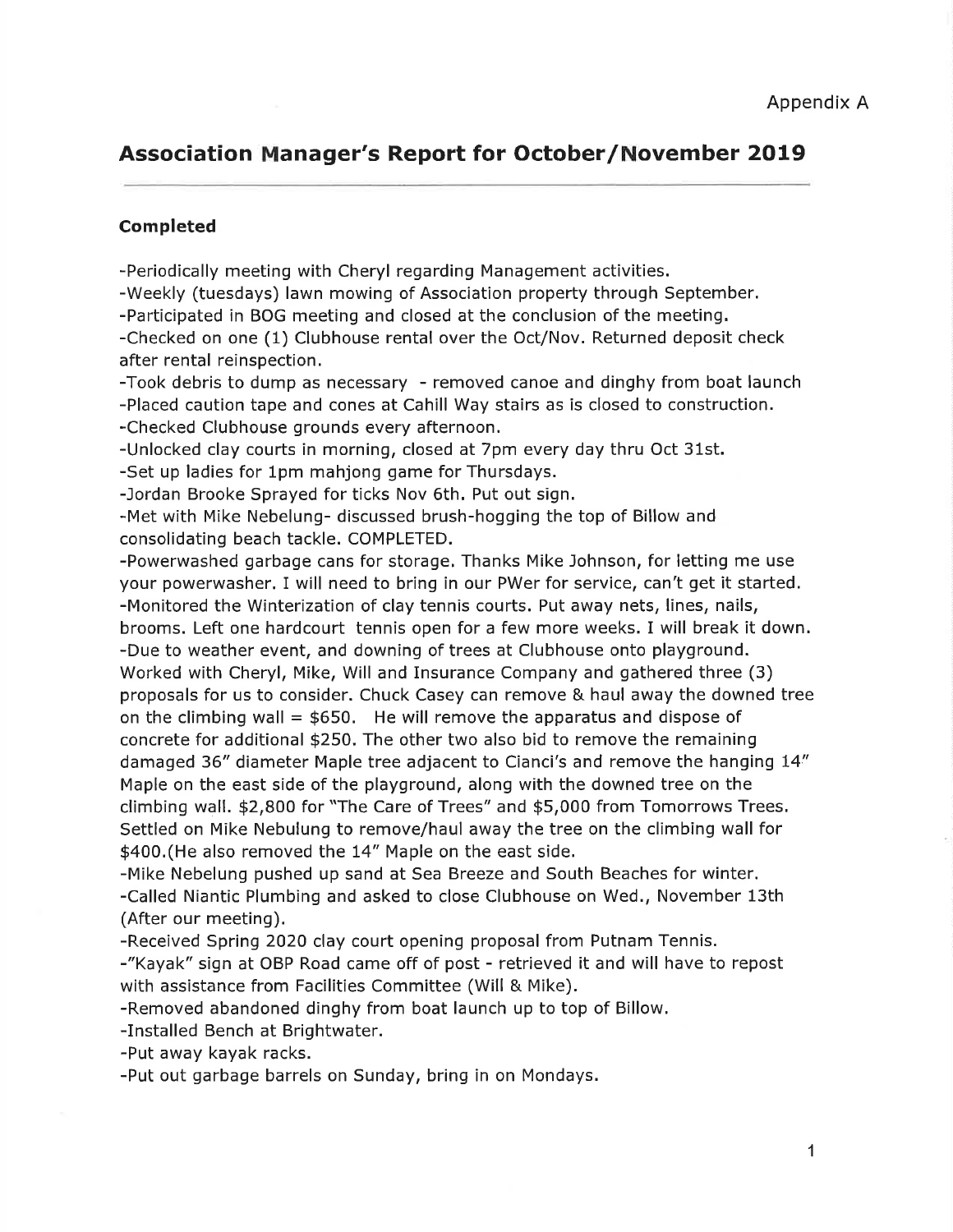# To Be Done

-Replace sign at entrance to top of Billow Road.

-Replace sign at entrance to Cahill Way - dropoff only.

-We will take delivery on Brightwater bench - will install soon.

-Pulling out swim lines, swim rafts on Sept 3rd and then powerwash this Fall.

-Asking for ok to brush-hog area adjacent area to bocce court

-Will put together another table cart that is in shed.

-Would like to add a contract with a florist - whenever a Black Pointer dies (is written in their obit, BP sends flowers to funeral home).

-BP pier rehab bronze plaque - \$450 est

-Club Rental application - needs revision - old one doesn't have a space for email. -GaGa Pit

-Attend Council of Beaches meetings???

# Enclosure

# -Closing dates:

-Daily Beach Grooming will cease September 2nd

-September 3rd - Swim Lines, rafts, boat docks all out and at top of Billow.

-October 31st - Tennis Courts and Kayak Racks

-November 13th - Clubhouse will be closed until 2020.

-Beach sand to be harvested by Pinder at Main Beach. October 1st for

- South & Sea Breeze.

# submitted by: *Jim Moffett, Beach Manager*